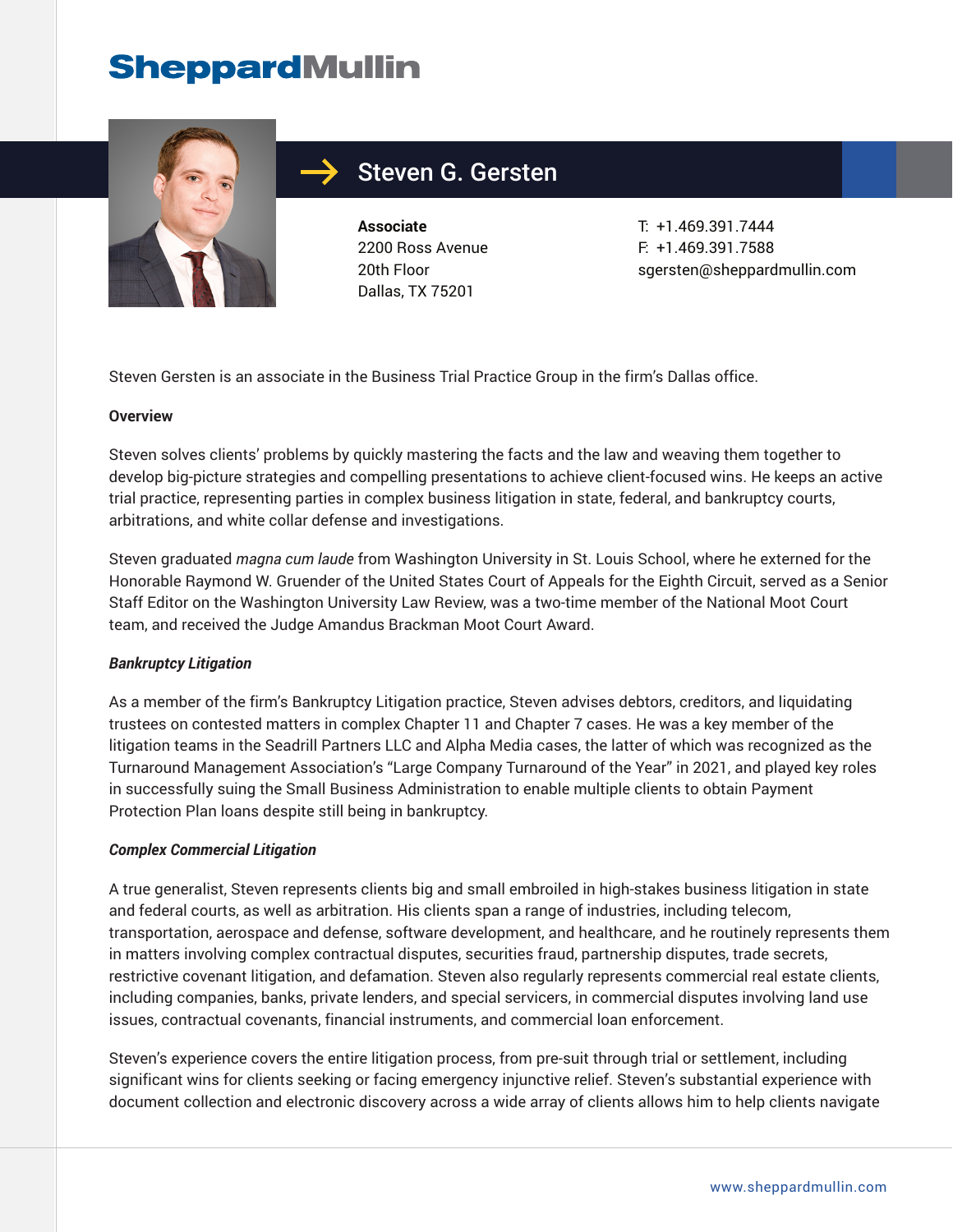the oft-burdensome discovery process as efficiently as possible, helping to minimize discovery-related litigation costs and business interruptions. In all cases, Steven channels his competitive nature to quickly become an expert on his clients' businesses and the legal matters at hand, while leveraging his experience and mastery of details to spot legal issues and formulate big picture strategies tailored to each clients' unique needs.

#### *White Collar Criminal Defense and Investigations*

In addition to his active litigation docket—and, at time, in tandem with it—Steven represents clients in civil and criminal matters prosecuted by federal and state agencies, with an emphasis on matters involving the False Claims Act. For the first few years of his career, Steven worked with a team led by a former U.S. Attorney for the Northern District of Texas and represented companies and individuals involved in DOJ and SEC investigations. Later, he served as a key team member for the court-appointed compliance monitor of a Chinese telecom company, where he led teams of lawyers and consultants conducting audits with a focus on international export controls and trade regulations administered by BIS and OFAC.

In connection with this work, Steven has become a seasoned investigator, with substantial experience managing and participating in multinational investigations with sensitive timelines and deliverables, many of which implicated potential liabilities in the tens- if not hundreds-of-millions of dollars. He has conducted thousands of witness interview, authored investigation reports, and advised general counsels and special board committees on an array of legal issues, including fraud allegations, false statements, corporate ethics issues, securities violations, and disclosure obligations.

#### **Honors**

'Large Company Turnaround of the Year Award' for service as lead restructuring counsel to Alpha Media, *Turnaround Management Association's Chicago/Midwest Chapter*, 2021

## Articles

#### **Finance and Bankruptcy Law Blog Posts**

■ "A Bankruptcy Conundrum: When You Must Seek Relief To Seek Relief," June 28, 2021

## **Practices**

Litigation Bankruptcy Litigation

## **Education**

- J.D., Washington University School of Law, 2013, *magna cum laude*
- B.A., Queens College, City University of New York, 2010 *cum laude*, *High Honors* in Psychology